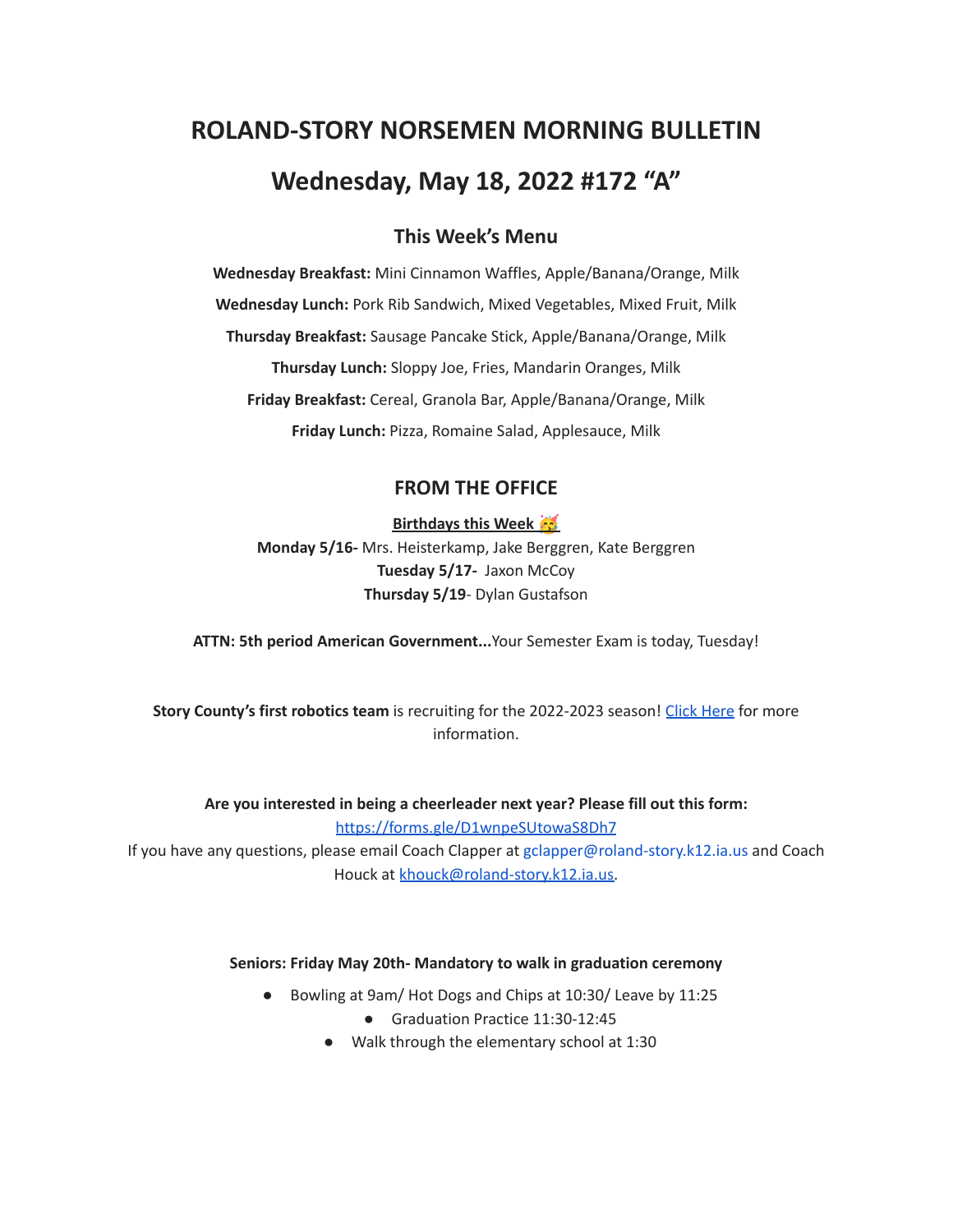

## **[COUNSELOR FOLDER](https://docs.google.com/document/d/1vmwczNPbDzXe9vFaG5LJMQ7NYDv-i4oQJHybqA65TUc/edit?usp=sharing) (9-12)-Click here**

## **Online DMACC classes for Fall 2022**

An important message to remember about DMACC online is that you, the student, must register for the class. Once you register online then the counseling department receives a notice to approve it.



[StudentScholarships.org](https://drive.google.com/file/d/1qEKcx3GVK6vi8DB_QD_Px65Do1Dedcz6/view?usp=sharing) Newsletter

1) Jameela Jamil x I Weigh Scholarship- \$5,000 due 5/18

2) Full Circle Scholarship- \$15,000 due 5/31

- 3) Know Your Worth Scholarship- \$10,000 due 6/1
- 4) Girls Impact the World Scholarship Awards- \$5,000 due 6/1

5) Community Leadership Scholarship- \$1,000 due 6/15

- 6) Navigate Your Future Scholarship- \$2,500 due 6/24
- 7) CIA Undergraduate Scholarship Program- \$25,000 due 6/27
	- 8) Women in Trades Scholarship- \$3,000 due 6/30
- 9) Sterling Law Offices Annual College Scholarship- \$1,000 due 6/30
	- 10) Future of Sports Scholarship Program- \$1,000 due 6/30
		- 11) Keches Law Group Scholarship- \$1,500 due 6/30
	- 12) AGMA Foundation Scholarship Program- \$20,000 due 7/1
		- 13) New Silver Fintech Scholarship- \$5,000 due 7/31
		- 14) Strong Work Ethic Scholarship- \$1,000 due 7/31
		- 15) Arctic Physical Therapy Scholarship- \$500 due 8/31